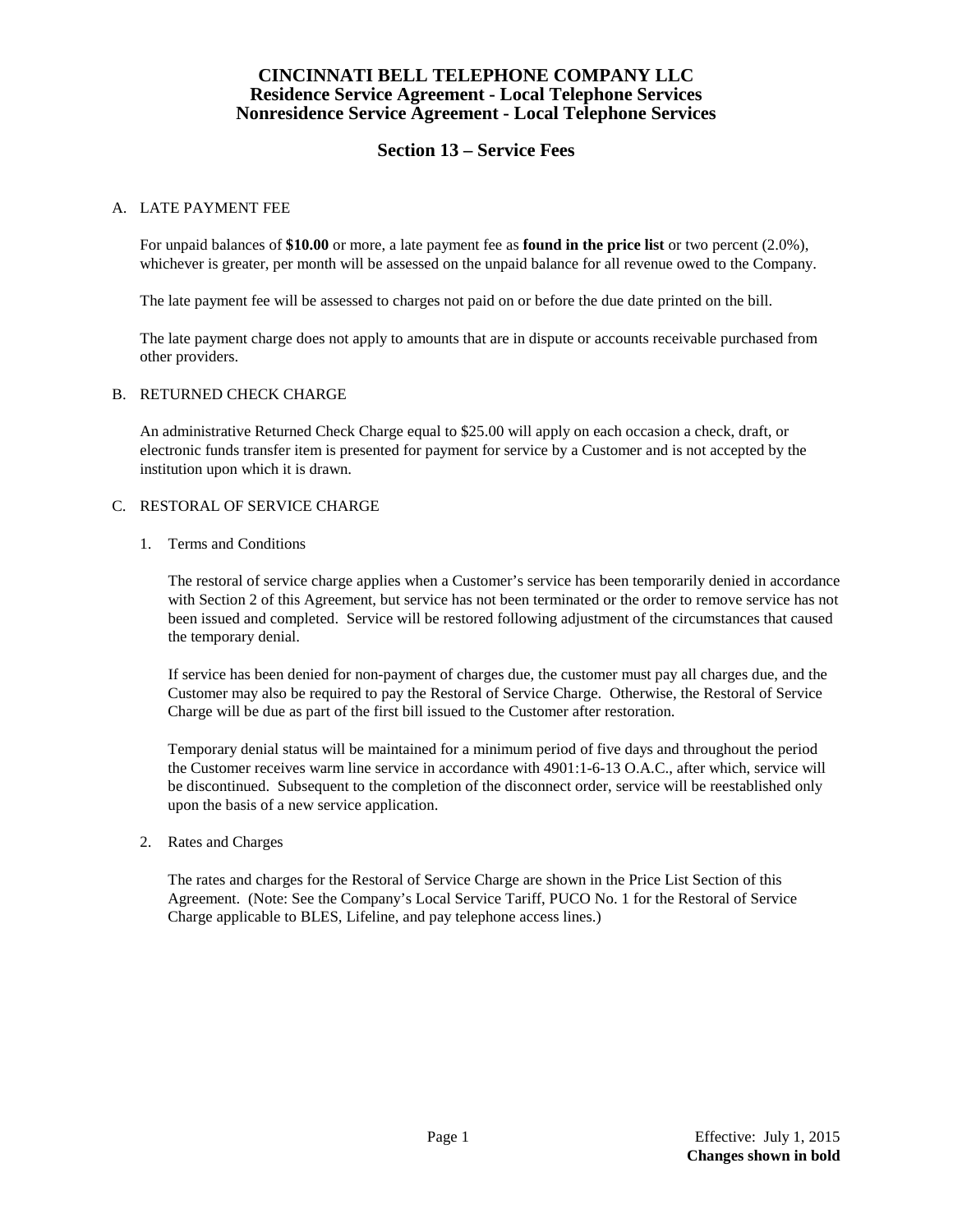## **CINCINNATI BELL TELEPHONE COMPANY LLC Residence Service Agreement - Local Telephone Services Nonresidence Service Agreement - Local Telephone Services**

# **Section 13 – Service Fees**

#### D. PERSONAL ASSISTANCE FEE

A Personal Assistance Fee of \$5.00 applies for each instance a payment is made over the phone with the assistance of a service representative. This fee does not apply for on-line payments, payments through automated payment systems, or payments made through the U.S. mail. The customer will be informed of the applicable charges prior to processing the customer's payment.

### E. MAINTENANCE OF SERVICE CHARGE

#### 1. Terms and Conditions

The Company undertakes to maintain and repair the equipment and facilities which it furnishes to Customers pursuant to its tariffs and service agreements. The Customer will be responsible for damages to equipment or facilities of the Company caused by the negligence or willful act of the Customer.

The Customer may not rearrange, disconnect, remove, or attempt to repair, or permit others to rearrange, disconnect, remove, or attempt to repair any equipment or facilities which the Company maintains or repairs without the express consent of the Company.

If trouble develops and the Customer has any equipment or facilities which the Company does not maintain or repair, the Customer will make appropriate tests to determine whether that equipment or facility is the cause of the trouble before reporting an out of service or other trouble condition to the Company.

Customers will be required to pay the Maintenance of Service Charges for visits made by the Company to the Customer's premises, when a service difficulty or trouble report results from equipment or facilities not maintained or repaired by the Company. If the Company cannot diagnose with certainty that the service problem is located on the Customer's side of the demarcation point without a premise visit, the Maintenance of Service Charge does not apply. The Customer will be advised, before a visit to the premise, of the possibility of a Maintenance of Service Charge.

The Company or its agent will provide a written statement of the time and charges for any Maintenance of Service Charge to the Customer or his designated agent before leaving the Customer's premises. The Company or its agent will request the Customer or designated agent to signify acceptance of the statement of time and charges by signature on the statement.

### 2. Rates and Charges

The rates and charges for Maintenance of Service are shown in the Price List Section of this Agreement.